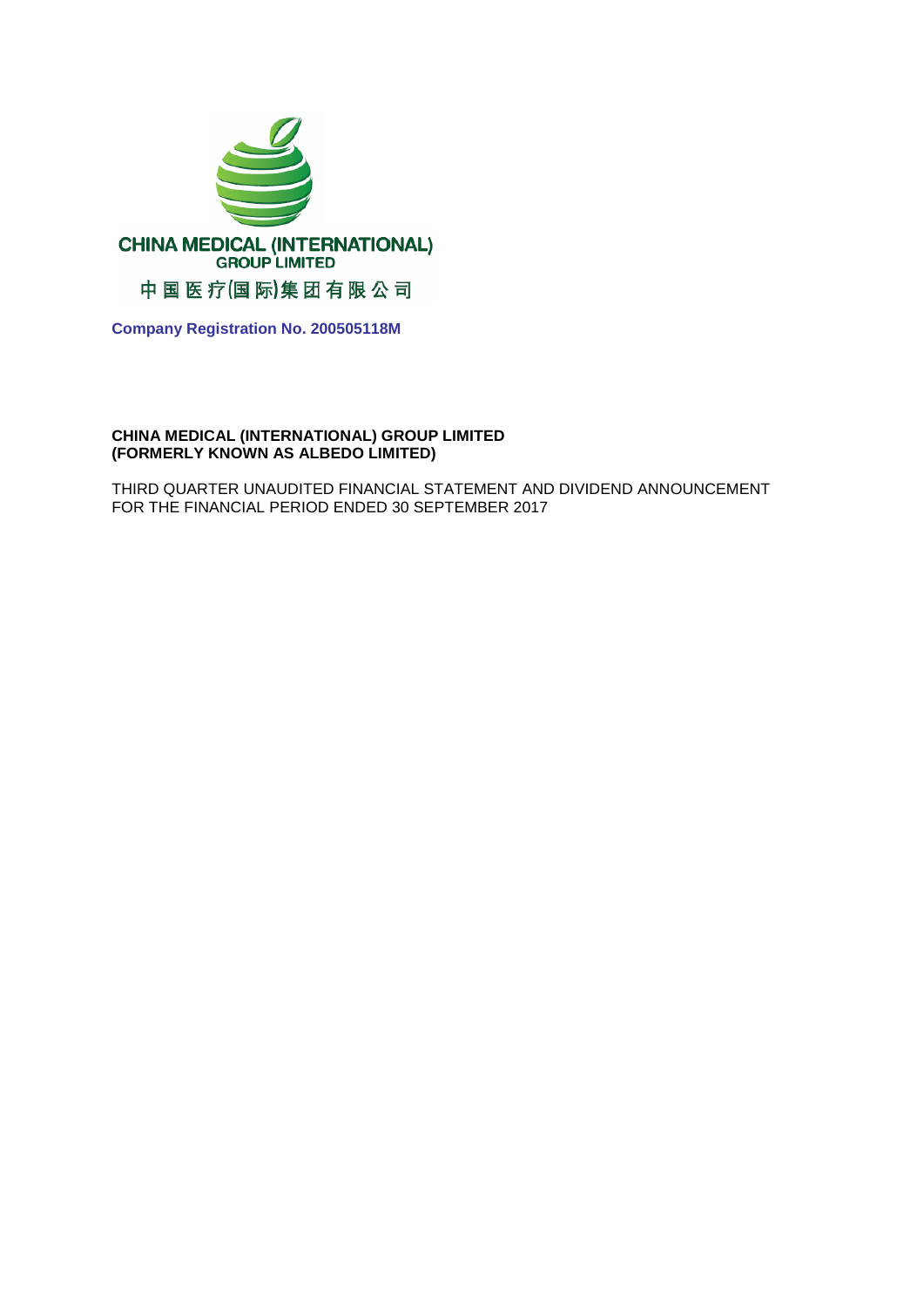## **PART I - INFORMATION REQUIRED FOR ANNOUNCEMENTS OF QUARTERLY (Q1, Q2 & Q3), HALF-YEAR AND FULL YEAR RESULTS**

### **1(a)(i) An income statement and statement of comprehensive income, or a statement of comprehensive income (for the group) together with a comparative statement for the corresponding period of the immediately preceding financial year**

|                                                                                                                                                          | Group<br>3 months ended                  |                                   |                             | Group<br>9 months ended           |                                   |                              |
|----------------------------------------------------------------------------------------------------------------------------------------------------------|------------------------------------------|-----------------------------------|-----------------------------|-----------------------------------|-----------------------------------|------------------------------|
|                                                                                                                                                          | 30.9.17<br>(Unaudited)<br><b>S\$'000</b> | 30.9.16<br>(Unaudited)<br>S\$'000 | Increase<br>(Decrease)<br>% | 30.9.17<br>(Unaudited)<br>S\$'000 | 30.9.16<br>(Unaudited)<br>S\$'000 | Increase/<br>(Decrease)<br>% |
| <b>Revenue</b>                                                                                                                                           | 382                                      | 737                               | (48%)                       | 1,419                             | 2,616                             | (46%)                        |
| Cost of Sales                                                                                                                                            | (192)                                    | (605)                             | (68%)                       | (845)                             | (1,719)                           | (51%)                        |
| <b>Gross Profit</b>                                                                                                                                      | 190                                      | 132                               | 44%                         | 574                               | 897                               | (36%)                        |
|                                                                                                                                                          | 50%                                      | 18%                               |                             | 40%                               | 34%                               |                              |
| Other income                                                                                                                                             | 62                                       | 56                                | 11%                         | 215                               | 207                               | 4%                           |
| Selling and distribution<br>expenses                                                                                                                     | (35)                                     | (149)                             | (77%)                       | (135)                             | (356)                             | (62%)                        |
| Administrative expenses                                                                                                                                  | (1,036)                                  | (1, 121)                          | (8%)                        | (2,887)                           | (3,506)                           | (18%)                        |
| Other operating expenses                                                                                                                                 | (67)                                     | (129)                             | (48%)                       | (213)                             | (342)                             | (38%)                        |
| Finance expense                                                                                                                                          | (198)                                    | (106)                             | 87%                         | (524)                             | (119)                             | 340%                         |
| Loss for the financial period<br>before income tax                                                                                                       | (1,084)                                  | (1, 317)                          | (18%)                       | (2,970)                           | (3,219)                           | (8%)                         |
| Income tax expense                                                                                                                                       |                                          |                                   |                             | (2)                               | (6)                               | (67%)                        |
| <b>Net loss</b>                                                                                                                                          | (1,084)                                  | (1, 317)                          | (18%)                       | (2,972)                           | (3, 225)                          | (8%)                         |
| Other comprehensive loss:<br>Item that may be reclassified<br>subsequently to profit or loss:<br><b>Currency translation</b><br>differences arising from |                                          |                                   |                             |                                   |                                   |                              |
| consolidation gain/ (loss)<br>Other comprehensive                                                                                                        | 164                                      | 33                                | N/M                         | 141                               | (13)                              | N/M                          |
| income/ (loss), net of tax                                                                                                                               | 164                                      | 33                                | N/M                         | 141                               | (13)                              | N/M                          |
| <b>Total comprehensive loss</b>                                                                                                                          | (920)                                    | (1, 284)                          | (28%)                       | (2,831)                           | (3,238)                           | (13%)                        |
| Loss attributable to:                                                                                                                                    |                                          |                                   |                             |                                   |                                   |                              |
| Equity holders of the Company                                                                                                                            | (1,045)                                  | (1, 160)                          | (10%)                       | (2,805)                           | (2,787)                           | 1%                           |
| Non-controlling interests                                                                                                                                | (39)                                     | (157)                             | (75%)                       | (167)                             | (438)                             | (62%)                        |
| Net loss for the financial<br>period                                                                                                                     | (1,084)                                  | (1, 317)                          | (18%)                       | (2,972)                           | (3,225)                           | (8%)                         |
| Loss attributable to:                                                                                                                                    |                                          |                                   |                             |                                   |                                   |                              |
| Equity holders of the Company                                                                                                                            | (871)                                    | (1, 136)                          | (23%)                       | (2,651)                           | (2,806)                           | (6%)                         |
| Non-controlling interests                                                                                                                                | (49)                                     | (148)                             | (67%)                       | (180)                             | (432)                             | (58%)                        |
| <b>Total comprehensive loss for</b><br>the financial period                                                                                              | (920)                                    | (1,284)                           | (28%)                       | (2,831)                           | (3,238)                           | (13%)                        |
|                                                                                                                                                          |                                          |                                   |                             |                                   |                                   |                              |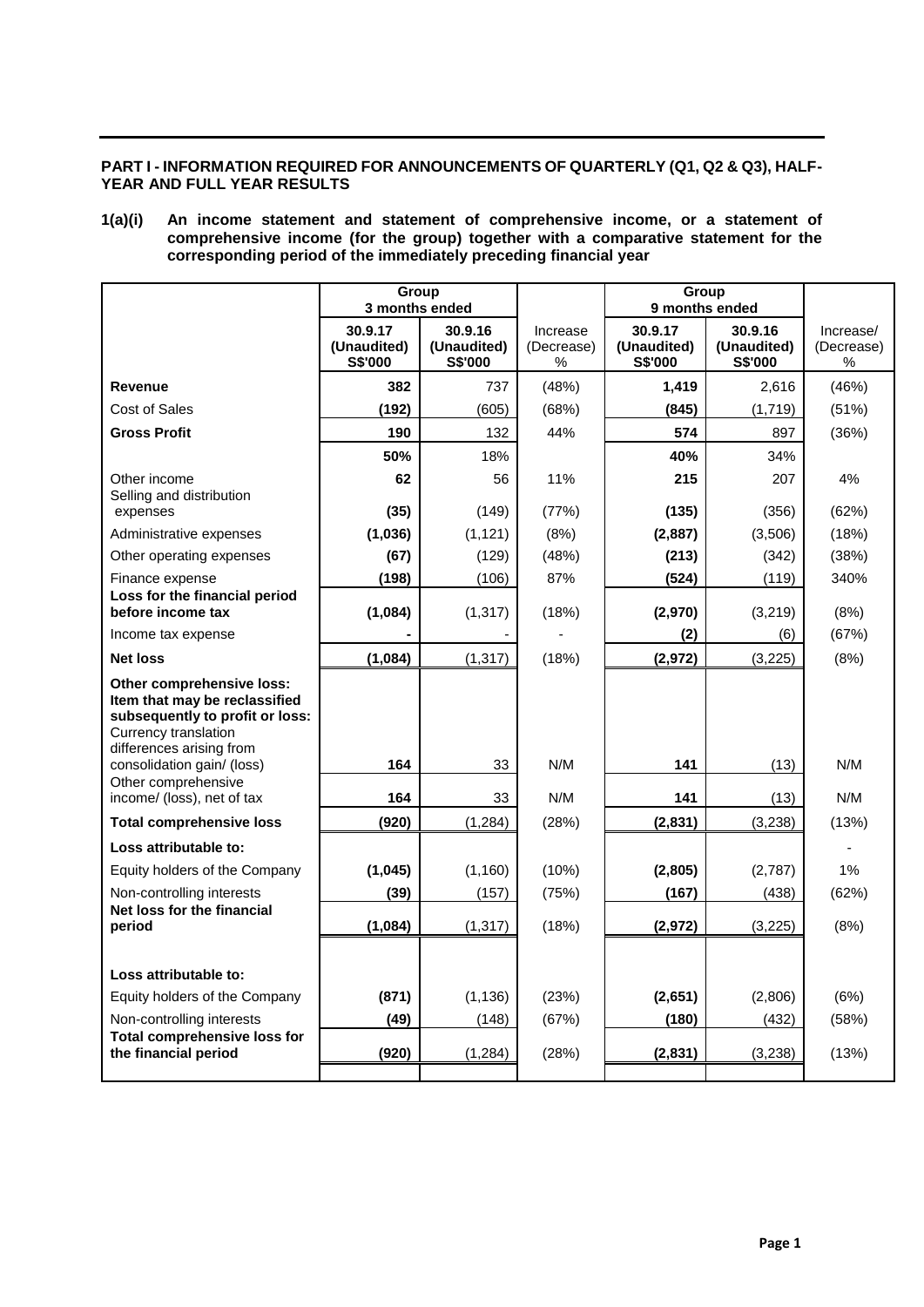## **Notes to Consolidated Statement of Comprehensive Income**

|                                                     | Group          |             | Group                   |                |             |                         |
|-----------------------------------------------------|----------------|-------------|-------------------------|----------------|-------------|-------------------------|
|                                                     | 3 months ended |             |                         | 9 months ended |             |                         |
|                                                     | 30.9.17        | 30.9.16     |                         | 30.9.17        | 30.9.16     |                         |
|                                                     | (Unaudited)    | (Unaudited) | Increase/<br>(Decrease) | (Unaudited)    | (Unaudited) | Increase/<br>(Decrease) |
|                                                     | S\$'000        | S\$'000     | $\%$                    | S\$'000        | S\$'000     | %                       |
| Interest expense<br>on borrowings                   | (198)          | (106)       | 87%                     | (524)          | (119)       | 340%                    |
| Depreciation of<br>property, plant<br>and equipment | (30)           | (47)        | (36%)                   | (108)          | (125)       | (14%)                   |
| Impairment of<br>trade receivables                  |                | (56)        | $(100\%)$               |                | (56)        | $(100\%)$               |
| Impairment of<br>other receivables                  | (300)          |             | 100%                    | (550)          | ۰           | 100%                    |
| Write off of<br>property, plant and<br>equipment    |                | (11)        | $(100\%)$               | (16)           | (14)        | 14%                     |
| Foreign exchange<br>gain/ (loss)                    | -              | 10          | $(100\%)$               | (5)            | (12)        | (58%)                   |

N/M – Not Meaningful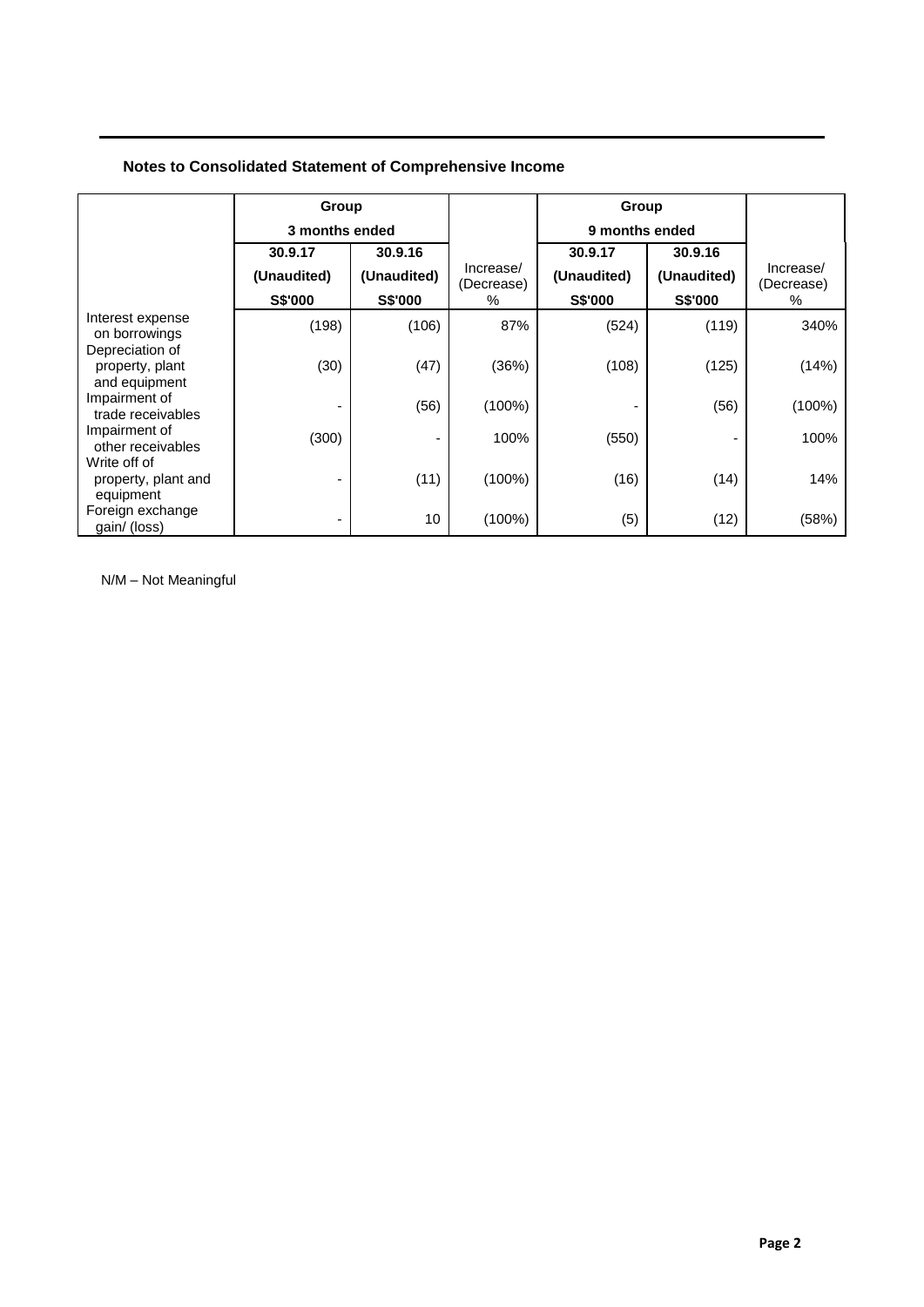# **1(b)(i) A statement of financial position (for the issuer and group), together with a comparative statement as at the end of the immediately preceding financial year**

|                                                                       | Group                                           |                                                |                                              | Company                                        |  |  |
|-----------------------------------------------------------------------|-------------------------------------------------|------------------------------------------------|----------------------------------------------|------------------------------------------------|--|--|
|                                                                       | As at<br>30.9.17<br><b>Unaudited</b><br>S\$'000 | As at<br>31.12.16<br><b>Audited</b><br>S\$'000 | As at 30.9.17<br><b>Unaudited</b><br>S\$'000 | As at<br>31.12.16<br><b>Audited</b><br>S\$'000 |  |  |
| <b>ASSETS</b>                                                         |                                                 |                                                |                                              |                                                |  |  |
| <b>Current assets</b>                                                 |                                                 |                                                |                                              |                                                |  |  |
| Cash and cash equivalents                                             | 1,581                                           | 2,525                                          | 776                                          | 1,404                                          |  |  |
| Trade and other receivables                                           | 1,387                                           | 1,570                                          | 2,076                                        | 893                                            |  |  |
| Inventories                                                           | 27                                              | 64                                             |                                              |                                                |  |  |
| Total current assets                                                  | 2,995                                           | 4,159                                          | 2,852                                        | 2,297                                          |  |  |
| <b>Non-current assets</b>                                             |                                                 |                                                |                                              |                                                |  |  |
| Investments in subsidiary corporations                                |                                                 |                                                | 7,302                                        | 7,302                                          |  |  |
| Property, plant and equipment                                         | 150                                             | 274                                            | 12                                           | 27                                             |  |  |
| Intangible asset                                                      | 104                                             | 104                                            |                                              |                                                |  |  |
| Goodwill                                                              | 7,192                                           | 7,192                                          |                                              |                                                |  |  |
| Total non-current assets                                              | 7,446                                           | 7,570                                          | 7,314                                        | 7,329                                          |  |  |
| <b>Total assets</b>                                                   | 10,441                                          | 11,729                                         | 10,166                                       | 9,626                                          |  |  |
| <b>LIABILITIES AND EQUITY</b>                                         |                                                 |                                                |                                              |                                                |  |  |
| <b>Current liabilities</b>                                            |                                                 |                                                |                                              |                                                |  |  |
| Trade and other payables                                              | 1,083                                           | 1,348                                          | 2,203                                        | 864                                            |  |  |
| Borrowings                                                            | 4,477                                           | 3,730                                          |                                              |                                                |  |  |
| <b>Total current liabilities</b>                                      | 5,560                                           | 5,078                                          | 2,203                                        | 864                                            |  |  |
| <b>Non-current liabilities</b>                                        |                                                 |                                                |                                              |                                                |  |  |
| Trade and other payables                                              | 3,138                                           | 3,017                                          | 3,138                                        | 3,017                                          |  |  |
| Borrowings                                                            | 1,000                                           | 1,000                                          | 1,000                                        | 1,000                                          |  |  |
| Deferred income tax liabilities                                       | 18                                              | 18                                             |                                              |                                                |  |  |
| Total non-current liabilities                                         | 4,156                                           | 4,035                                          | 4,138                                        | 4,017                                          |  |  |
| <b>Total liabilities</b>                                              | 9,716                                           | 9,113                                          | 6,341                                        | 4,881                                          |  |  |
| <b>Net assets</b>                                                     | 725                                             | 2,616                                          | 3,825                                        | 4,745                                          |  |  |
| Capital and reserves attributable to<br>equity holders of the Company |                                                 |                                                |                                              |                                                |  |  |
| Share capital                                                         | 51,550                                          | 50,000                                         | 51,550                                       | 50,000                                         |  |  |
| Other reserves                                                        | (50, 589)                                       | (47, 320)                                      | (47, 725)                                    | (45, 255)                                      |  |  |
| Share capital and reserves                                            | 961                                             | 2,680                                          | 3,825                                        | 4,745                                          |  |  |
| Non-controlling interests                                             | (236)                                           | (64)                                           |                                              |                                                |  |  |
| <b>Total equity</b>                                                   | 725                                             | 2,616                                          | 3,825                                        | 4,745                                          |  |  |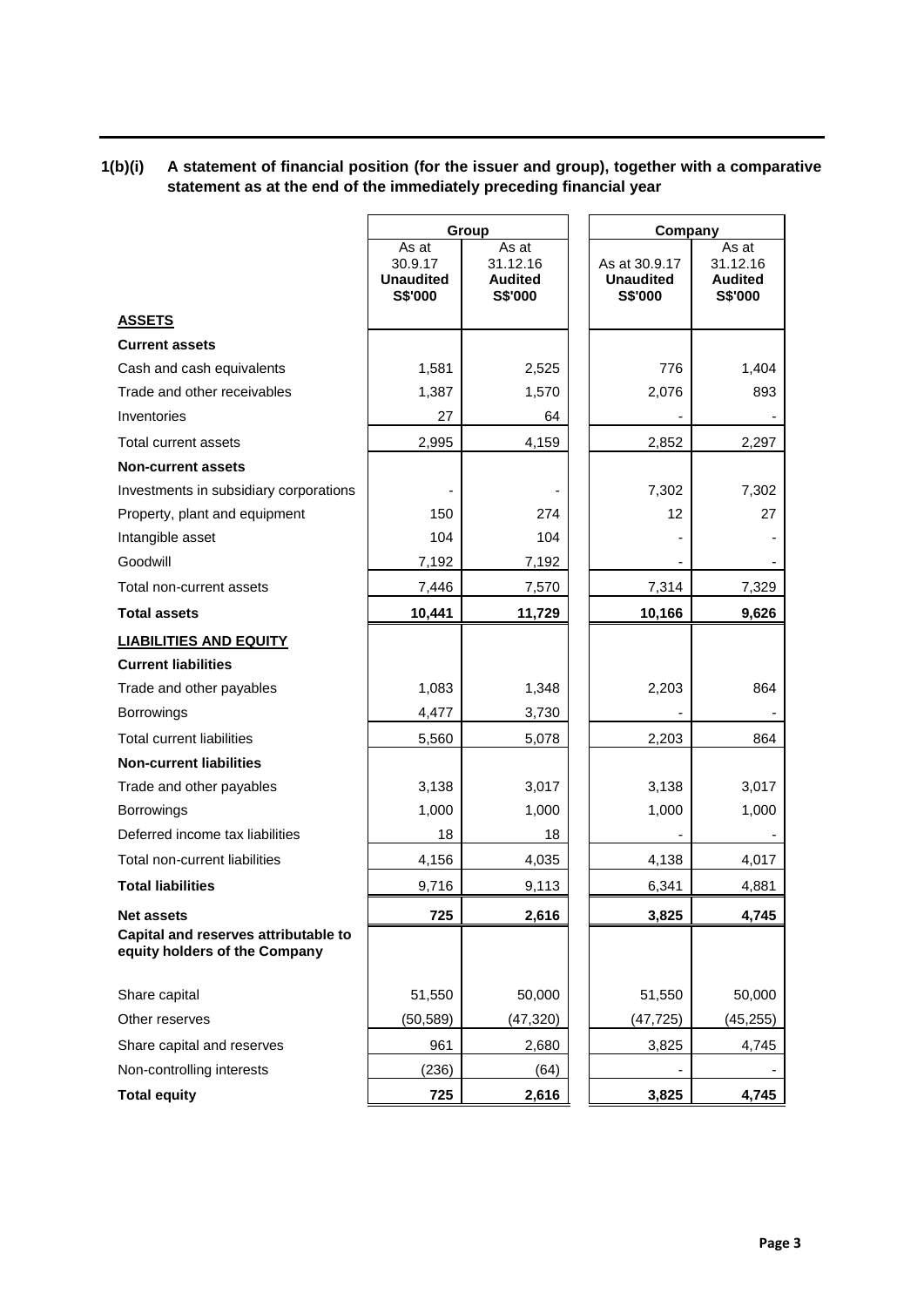## **1(b)(ii) Aggregate amount of group's borrowings and debt securities**

#### **Amount repayable in one year or less, or on demand**

|                     |                                  | As at 30.9.2017<br><b>Unaudited</b> |                                  | As at 31.12.2016<br><b>Audited</b> |
|---------------------|----------------------------------|-------------------------------------|----------------------------------|------------------------------------|
|                     | <b>Secured</b><br><b>S\$'000</b> | <b>Unsecured</b><br><b>S\$'000</b>  | <b>Secured</b><br><b>S\$'000</b> | <b>Unsecured</b><br><b>S\$'000</b> |
| (i) Loan facilities | $3.477^{(a)}$                    | $1,000^{(b),(c)}$                   | $3.730^{(a)}$                    | $\overline{\phantom{0}}$           |

#### **Amount repayable after one year**

|                      |                                  | As at 30.9.2017<br><b>Unaudited</b> |                                  | As at 31.12.2016<br><b>Audited</b> |  |
|----------------------|----------------------------------|-------------------------------------|----------------------------------|------------------------------------|--|
|                      | <b>Secured</b><br><b>S\$'000</b> | <b>Unsecured</b><br><b>S\$'000</b>  | <b>Secured</b><br><b>S\$'000</b> | <b>Unsecured</b><br><b>S\$'000</b> |  |
| (ii) Loan facilities | -                                | 1,000                               | $\overline{\phantom{0}}$         | 1,000                              |  |

## **Details of any collateral**

- (i) (a) Approximately S\$3.477 million (HK\$20 million) loan borrowed by a subsidiary is secured by a corporate guarantee granted by the Company and a deed of guarantee granted by one of the Company's substantial shareholders, Dato Dr Choo Yeow Ming. The loan currently bears interest at a rate of 14% per annum and the repayment date of this loan is 27 December 2017.
	- (b) On 2 February 2017, one of the Company's substantial shareholders, Dato Dr Choo Yeow Ming advanced an interest free loan of S\$0.2 million to the Company, repayable in 12 months after the date of disbursement.
	- (c) On 25 August 2017, the Company entered into a S\$0.8 million loan with a third party repayable on 27 November 2017 at 24% per annum.
- (ii) Unsecured shareholder loan of S\$1 million from Dato Dr Choo Yeow Ming. The unsecured loan bears interest at a rate of 6% per annum and is due for repayment on 5 March 2020.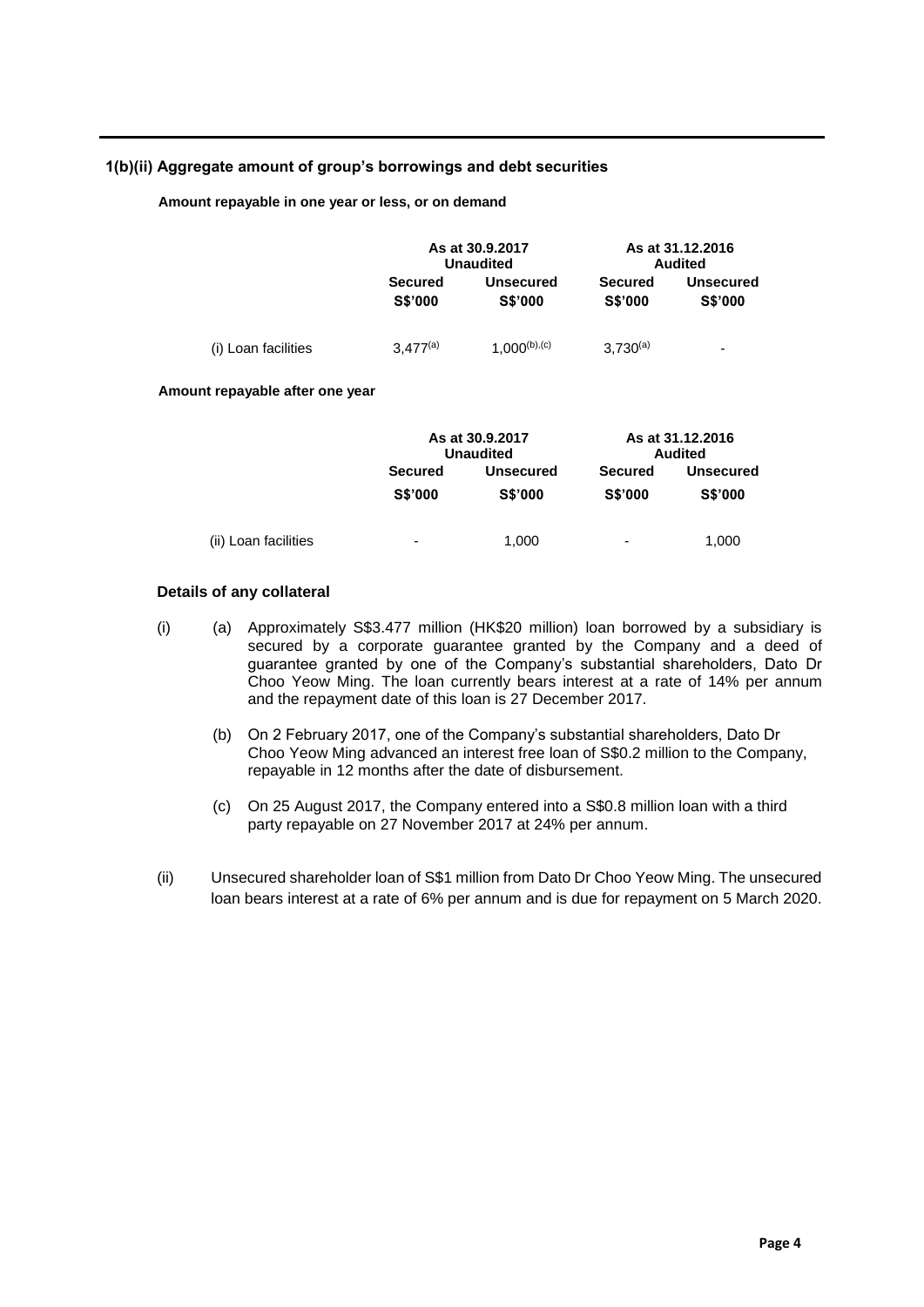#### **1(c) A statement of cash flows (for the group), together with a comparative statement for the corresponding period of the immediately preceding financial year**

|                                                             | Group                         |                                                 |                                                 |                               |  |  |
|-------------------------------------------------------------|-------------------------------|-------------------------------------------------|-------------------------------------------------|-------------------------------|--|--|
|                                                             | 30.9.2017<br><b>Unaudited</b> | 3 months ended<br>30.9.2016<br><b>Unaudited</b> | 9 months ended<br>30.9.2017<br><b>Unaudited</b> | 30.9.2016<br><b>Unaudited</b> |  |  |
|                                                             | <b>S\$'000</b>                | <b>S\$'000</b>                                  | <b>S\$'000</b>                                  | <b>S\$'000</b>                |  |  |
| Net loss                                                    | (1,084)                       | (1, 317)                                        | (2,972)                                         | (3,225)                       |  |  |
| Cash flows from operating activities                        |                               |                                                 |                                                 |                               |  |  |
| <b>Adjustment for:</b>                                      |                               |                                                 |                                                 |                               |  |  |
| Income tax expense                                          |                               |                                                 | 2                                               | 6                             |  |  |
| Depreciation of property, plant and equipment               | 30                            | 47                                              | 108                                             | 125                           |  |  |
| Write off of property, plant and equipment                  |                               | 11                                              | 16                                              | 14                            |  |  |
| Unrealised currencies translation loss/ (gain)              | 226                           | (11)                                            | 15                                              | (12)                          |  |  |
| Interest expense                                            | 198                           | 106                                             | 524                                             | 119                           |  |  |
| Operating cash flows before movements<br>in working capital | (630)                         | (1, 164)                                        | (2, 307)                                        | (2, 973)                      |  |  |
| Trade and other receivables                                 | 43                            | (1,663)                                         | 182                                             | (4,989)                       |  |  |
| Inventories                                                 | 5                             | 156                                             | 37                                              | 347                           |  |  |
| Trade and other payables                                    | (8)                           | (93)                                            | (265)                                           | 135                           |  |  |
| Cash used in operations                                     | (590)                         | (2,764)                                         | (2, 353)                                        | (7, 480)                      |  |  |
| Income tax paid                                             |                               | 6                                               | (2)                                             |                               |  |  |
| Interest expense                                            | (198)                         | (106)                                           | (524)                                           | (119)                         |  |  |
| Net cash used in operating activities                       | (788)                         | (2,864)                                         | (2,879)                                         | (7, 599)                      |  |  |
| Cash flow used in investing activities                      |                               |                                                 |                                                 |                               |  |  |
| Purchase of property, plant and equipment                   |                               | (9)                                             |                                                 | (67)                          |  |  |
| Net cash used in investing activities                       |                               | (9)                                             |                                                 | (67)                          |  |  |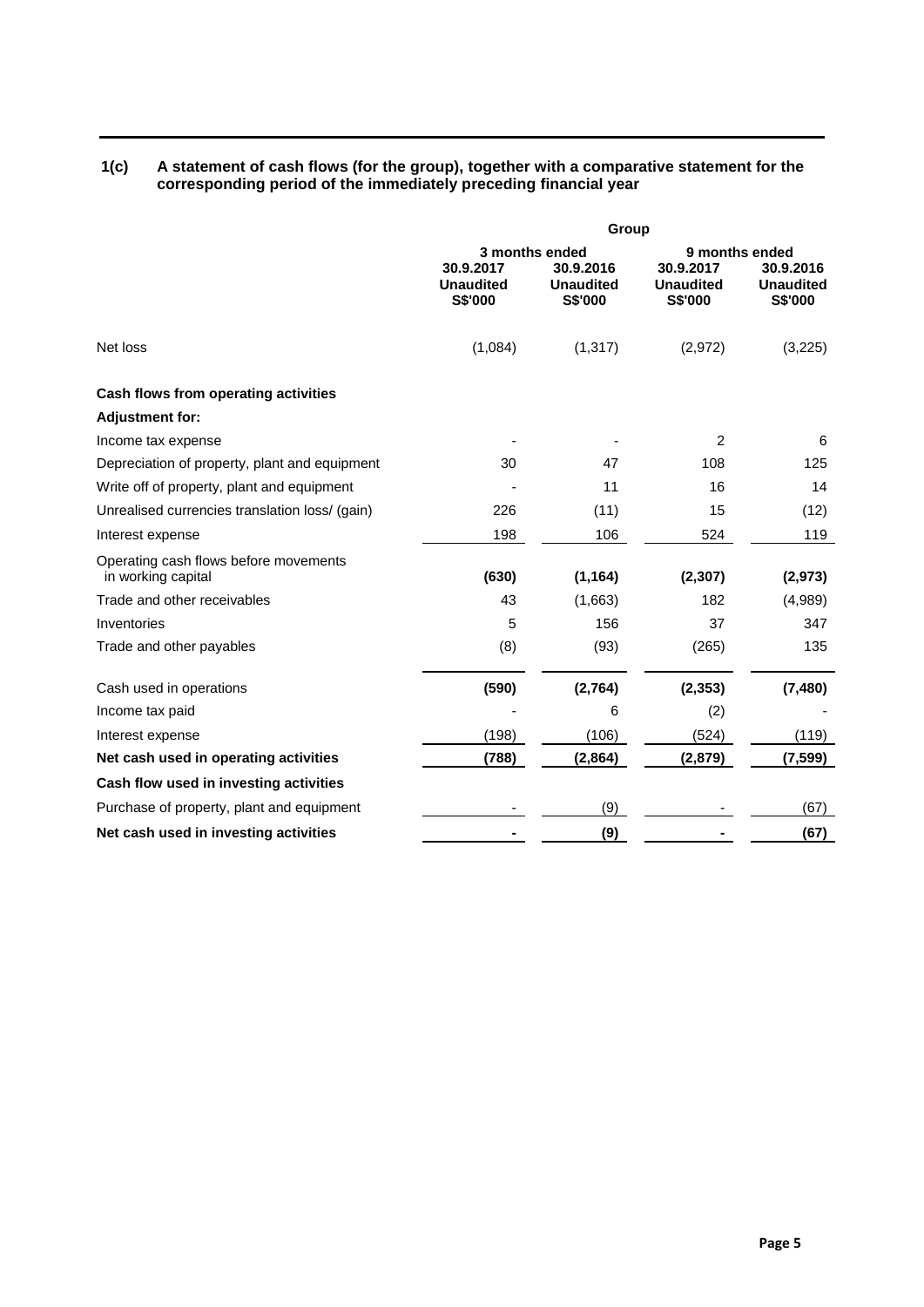|                                                                | Group                                    |                                          |                                          |                                          |  |  |
|----------------------------------------------------------------|------------------------------------------|------------------------------------------|------------------------------------------|------------------------------------------|--|--|
|                                                                |                                          | 3 months ended                           | 9 months ended                           |                                          |  |  |
|                                                                | 30.9.2017<br><b>Unaudited</b><br>S\$'000 | 30.9.2016<br><b>Unaudited</b><br>S\$'000 | 30.9.2017<br><b>Unaudited</b><br>S\$'000 | 30.9.2016<br><b>Unaudited</b><br>S\$'000 |  |  |
| Cash flows from financing activities                           |                                          |                                          |                                          |                                          |  |  |
| Redemption of warrants                                         |                                          |                                          | (500)                                    |                                          |  |  |
| Proceeds from issuance of new shares                           |                                          |                                          | 1,440                                    | 3,000                                    |  |  |
| Proceeds from borrowing                                        | 800                                      | 1,016                                    | 1,000                                    | 4,514                                    |  |  |
| Net cash generated from<br>financing activities                | 800                                      | 1,016                                    | 1,940                                    | 7,514                                    |  |  |
| Net increase/ (decrease) in                                    |                                          |                                          |                                          |                                          |  |  |
| cash and cash equivalents                                      | 12 <sup>2</sup>                          | (1, 857)                                 | (939)                                    | (152)                                    |  |  |
| Beginning of the financial period                              | 1,569                                    | 5,188                                    | 2,525                                    | 3,519                                    |  |  |
| Effect of currency translation on<br>cash and cash equivalents |                                          | 31                                       | (5)                                      | (5)                                      |  |  |
| End of the financial period                                    | 1,581                                    | 3,362                                    | 1,581                                    | 3,362                                    |  |  |

## Represent by:

|                             |                                                 | Group                                           |                                                 |                                                 |  |  |
|-----------------------------|-------------------------------------------------|-------------------------------------------------|-------------------------------------------------|-------------------------------------------------|--|--|
|                             |                                                 | 3 months ended                                  | 9 months ended                                  |                                                 |  |  |
|                             | 30.9.2017<br><b>Unaudited</b><br><b>S\$'000</b> | 30.9.2016<br><b>Unaudited</b><br><b>S\$'000</b> | 30.9.2017<br><b>Unaudited</b><br><b>S\$'000</b> | 30.9.2016<br><b>Unaudited</b><br><b>S\$'000</b> |  |  |
| Cash at bank and on hand    | 1,581                                           | 3,362                                           | 1,581                                           | 3,362                                           |  |  |
| Less: bank deposits pledged | (503)                                           | (1,500)                                         | (503)                                           | (1,500)                                         |  |  |
|                             | 1,078                                           | 1,862                                           | 1.078                                           | 1,862                                           |  |  |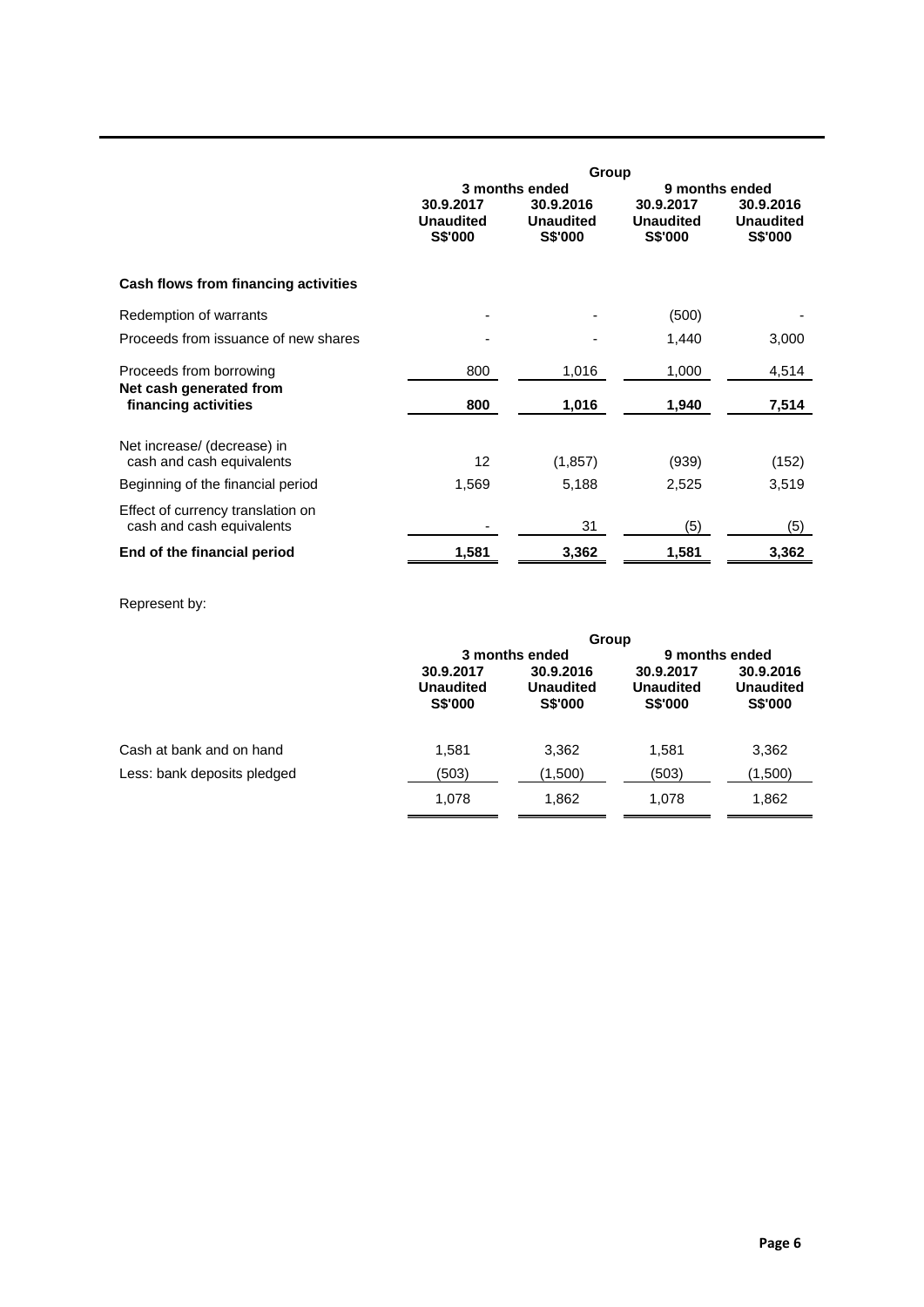**1(d)(i) A statement (for the issuer and group) showing either (i) all changes in equity or (ii) changes in equity other than those arising from capitalisation issues and distributions to shareholders, together with a comparative statement for the corresponding period of the immediately preceding financial year**

|                                            | <b>Share</b><br>capital | <b>Currency</b><br>translation<br>reserves | <b>Accumulated</b><br><b>losses</b> | <b>Share option</b><br>reserve | <b>Warrant reserve</b> | <b>Attributable</b><br>to equity<br>holders of<br>company | Non-<br>controlling<br>interest | <b>Total</b> |
|--------------------------------------------|-------------------------|--------------------------------------------|-------------------------------------|--------------------------------|------------------------|-----------------------------------------------------------|---------------------------------|--------------|
| Group                                      | S\$'000                 | <b>S\$'000</b>                             | S\$'000                             | <b>S\$'000</b>                 | S\$'000                | <b>S\$'000</b>                                            | <b>S\$'000</b>                  | S\$'000      |
| (Unaudited)                                |                         |                                            |                                     |                                |                        |                                                           |                                 |              |
| Balance as at 1.1.2016 (restated)          | 46,485                  | 12                                         | (31, 043)                           | 1,038                          | 1,115                  | 17,607                                                    | 616                             | 18,223       |
| Issuance of shares                         | 3,000                   |                                            |                                     |                                |                        | 3,000                                                     |                                 | 3,000        |
| Other comprehensive loss                   |                         | (19)                                       |                                     |                                |                        | (19)                                                      | 6                               | (13)         |
| Total comprehensive loss<br>for the period |                         |                                            | (2,787)                             |                                |                        | (2,787)                                                   | (438)                           | (3,225)      |
| <b>Balance as at 30.9.2016</b>             | 49,485                  | (7)                                        | (33, 830)                           | 1,038                          | 1,115                  | 17,801                                                    | 184                             | 17,985       |
| (Unaudited)                                |                         |                                            |                                     |                                |                        |                                                           |                                 |              |
| <b>Balance as at 1.1.2017</b>              | 50,000                  | 18                                         | (49, 799)                           | 1,038                          | 1,415                  | 2,672                                                     | (56)                            | 2,616        |
| Redemption of warrants                     |                         |                                            |                                     |                                | (500)                  | (500)                                                     | ٠                               | (500)        |
| Expiry of warrants                         | 110                     |                                            |                                     |                                | (110)                  |                                                           | ۰                               |              |
| Issuance of new shares                     | 1,440                   |                                            |                                     |                                |                        | 1,440                                                     |                                 | 1,440        |
| Other comprehensive income                 |                         | 154                                        |                                     |                                |                        | 154                                                       | (13)                            | 141          |
| Total comprehensive loss<br>for the period |                         |                                            | (2,805)                             |                                |                        | (2,805)                                                   | (167)                           | (2, 972)     |
| <b>Balance as at 30.9.2017</b>             | 51,550                  | 172                                        | (52, 604)                           | 1,038                          | 805                    | 961                                                       | (236)                           | 725          |
|                                            |                         |                                            |                                     |                                |                        |                                                           |                                 |              |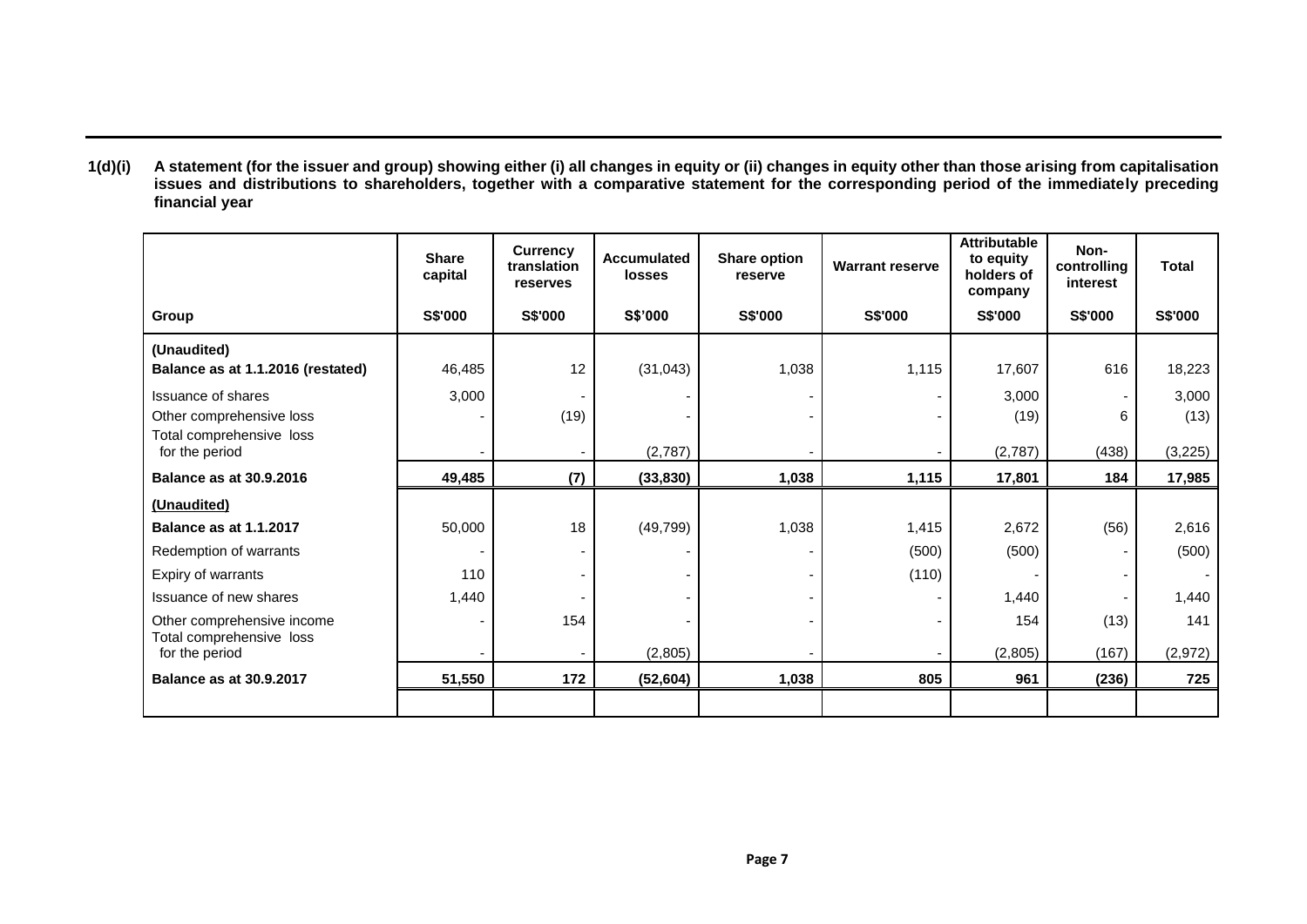**1(d)(i) A statement (for the issuer and group) showing either (i) all changes in equity or (ii) changes in equity other than those arising from capitalisation issues and distributions to shareholders, together with a comparative statement for the corresponding period of the immediately preceding financial year (cont'd)**

|                                         | <b>Share</b><br>capital | <b>Accumulated</b><br>losses | <b>Share option</b><br>reserves | <b>Warrant reserve</b> | <b>Total</b> |
|-----------------------------------------|-------------------------|------------------------------|---------------------------------|------------------------|--------------|
| Company                                 | S\$'000                 | <b>S\$'000</b>               | S\$'000                         | S\$'000                | S\$'000      |
| (Unaudited)                             |                         |                              |                                 |                        |              |
| <b>Balance as at 1.1.2016</b>           | 46,485                  | (32,056)                     | 1,038                           | 1,115                  | 16,582       |
| <b>Issuance of shares</b>               | 3,000                   |                              |                                 |                        | 3,000        |
| Total comprehensive loss for the period |                         | (1,800)                      |                                 |                        | (1,800)      |
| <b>Balance as at 30.9.2016</b>          | 49,485                  | (33, 856)                    | 1,038                           | 1,115                  | 17,782       |
|                                         |                         |                              |                                 |                        |              |
| (Unaudited)                             |                         |                              |                                 |                        |              |
| <b>Balance as at 1.1.2017</b>           | 50,000                  | (47, 708)                    | 1,038                           | 1,415                  | 4,745        |
| Redemption of warrants                  |                         |                              |                                 | (500)                  | (500)        |
| Expiry of warrants                      | 110                     |                              |                                 | (110)                  |              |
| <b>Issuance of shares</b>               | 1,440                   |                              |                                 |                        | 1,440        |
| Total comprehensive loss for the period |                         | (1,860)                      |                                 |                        | (1,860)      |
| <b>Balance as at 30.9.2017</b>          | 51,550                  | (49,568)                     | 1,038                           | 805                    | 3,825        |
|                                         |                         |                              |                                 |                        |              |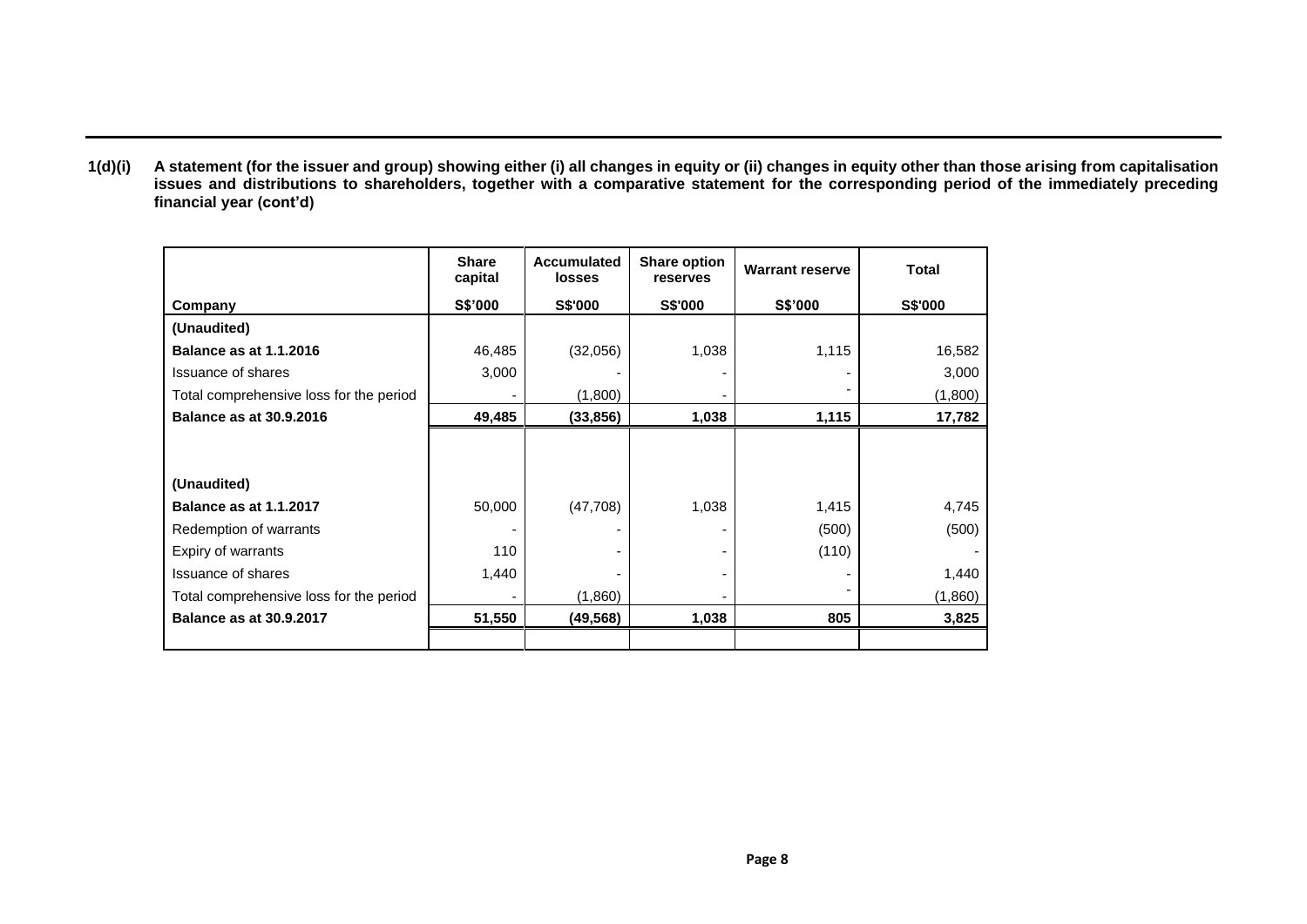**1(d)(ii) Details of any changes in the company's share capital arising from right issue, bonus issue, share buy-backs, exercise of share options or warrants, conversion of other issues of equity securities, issue of shares for cash or as consideration for acquisition or for any other purpose since the end of the previous period reported on. State the number of shares that may be issued on conversion of all the outstanding convertibles, if any, against total number of issued shares excluding treasury shares and subsidiary holdings of the issuer, as at the end of the current financial period reported on and as at the end of the corresponding period of the immediately preceding financial year. State also the number of shares held as treasury shares and the number of subsidiary holdings, if any, and the percentage of the aggregate number of treasury shares and subsidiary holdings held against the total number of shares outstanding in a class that is listed as at the end of the current financial period reported on and as at the end of the corresponding period of the immediately preceding financial year.**

|                                                  |               | <b>Share</b> |
|--------------------------------------------------|---------------|--------------|
|                                                  | Number of     | capital      |
| The Company's share capital is shown as below :- | <b>Shares</b> | S\$'000      |
| Balance as at 1 July 2017                        | 3,199,133,315 | 51,550       |
| Balance as at 30 September 2017                  | 3,199,133,315 | 51.550       |

The issued and paid up capital of the Company remained at approximately S\$51,550,000 comprising 3,199,133,315 shares as at 30 September 2017.

No outstanding warrants pursuant to the 2013 Rights cum Warrants Issue were exercised during the financial period ended 30 September 2017 ("3Q2017"). As at 30 September 2017, there were 66,179,592 (30 September 2016: 66,179,592) outstanding warrants pursuant to the 2013 Rights cum Warrants Issue which may be exercisable into 66,179,592 (30 September 2016: 66,179,592) ordinary shares of the Company. As announced on 31 October 2017, 80,309,351 additional outstanding warrants (excluding foreign entitlement) have been allotted and issued by the Company pursuant to the 2017 Rights cum Warrants Issue. Accordingly, the number of outstanding warrants pursuant to the 2013 Right cum Warrants Issue has increased from 66,179,592 to 146,488,943 exercisable into 146,488,943 ordinary shares of the Company.

In 3Q2017, no employee share options were exercised. As at 30 September 2017, the Company had 103,950,000 (30 September 2016: 105,850,000) outstanding employee share options. There were no employee share options exercised during 30 June 2017 to 30 September 2017. Pursuant to the 2017 Rights cum Warrants Issue, the exercise prices of share options granted on 2 May 2008, 20 June 2008 and 2 October 2014 were adjusted to S\$0.01 and additional 158,393,000 were granted. Accordingly, the Company has 262,343,000 outstanding employee share options after the 2017 Rights cum Warrants Issue.

There were no treasury shares and subsidiary holdings as at 30 September 2017 and 30 September 2016.

**1(d)(iii) To show the number of issued shares excluding treasury shares as at the end of the current financial period and as at the end of the immediately preceding year**

|                                                            | Company<br>30.09.2017 | Company<br>31.12.2016 |
|------------------------------------------------------------|-----------------------|-----------------------|
| Total number of issued shares excluding treasury<br>shares | 3,199,133,315         | 2,999,133,315         |
|                                                            |                       |                       |

There were no treasury shares as at 30 September 2017 and 31 December 2016.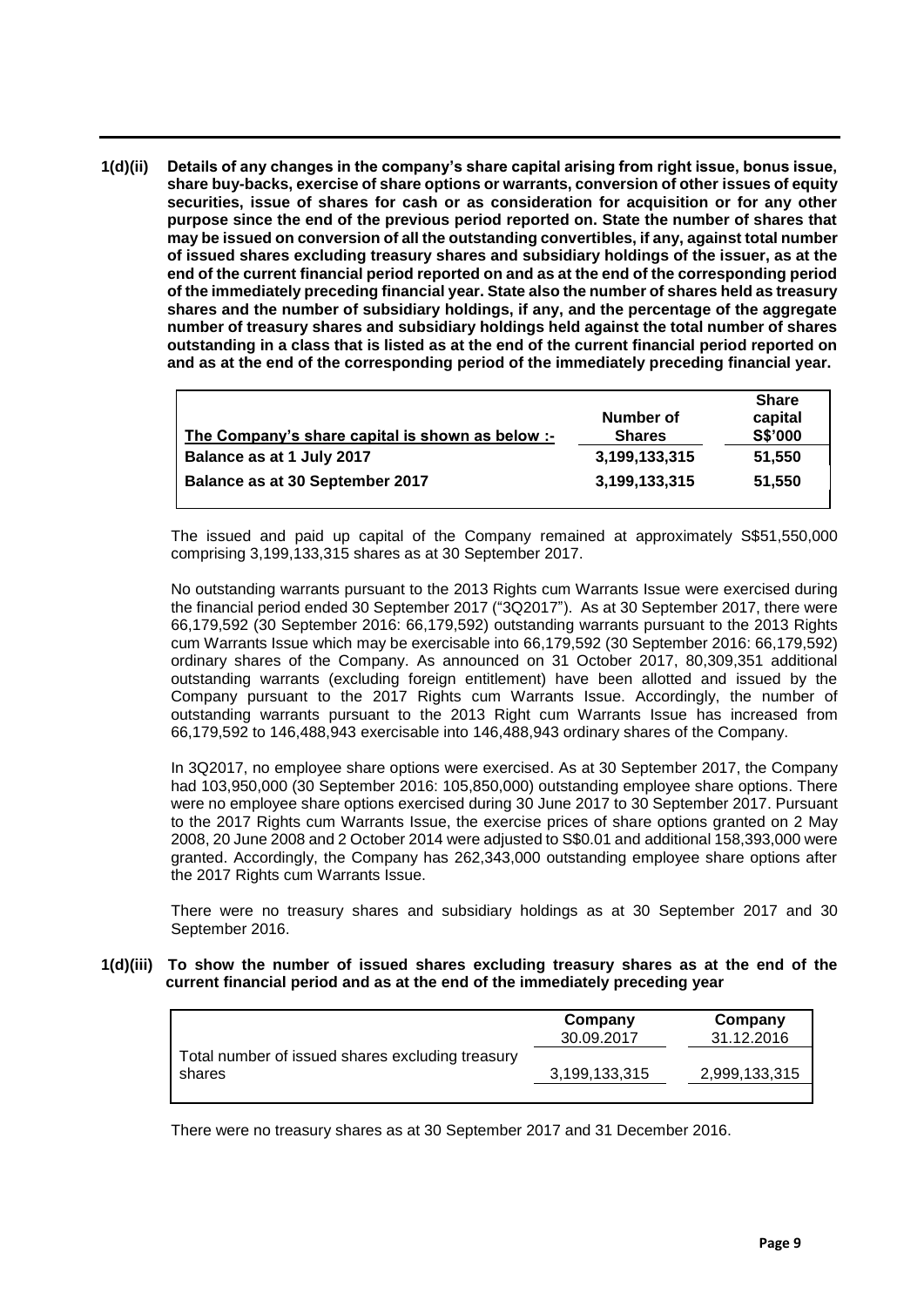#### **1(d)(iv) A statement showing all sales, transfers, cancellation and/or use of treasury shares as at the end of the current financial period reported on**

Not applicable as the Company did not have any treasury shares as at the end of the current financial period reported on.

### **1(d)(v) A statement showing all sales, transfers, cancellation and/or use of subsidiary holdings as at the end of the current financial period reported on**

Not applicable as the Company did not have any subsidiary holdings during and as at the end of the current financial period reported on.

## **2. Whether the figures have been audited or reviewed, and in accordance with which auditing standard or practice**

The figures have not been audited or reviewed by the Company's auditors.

**3. Where the figures have been audited or reviewed, the auditors' report (including any qualifications or emphasis of matter)**

Not applicable.

**4. Whether the same accounting policies and methods of computation as in the issuer's most recently audited annual financial statements have been applied**

The same accounting policies and methods of computation have been adopted for the current reporting year as compared with the most recent audited financial statements of the Company for the financial year ended 31 December 2016.

#### **5. If there are any changes in the accounting policies and methods of computation, including any required by an accounting standard, what has changed, as well as the reasons for, and the effect of, the change**

Not applicable.

**6. Earnings per ordinary share of the group for the current period reported on and the corresponding period of the immediately preceding financial year, after deducting any provision for preference dividends**

| Group<br>3 months ended |             | Group          |             |  |
|-------------------------|-------------|----------------|-------------|--|
|                         |             | 9 months ended |             |  |
| 30.09.2017              | 30.09.2016  | 30.09.2017     | 30.09.2016  |  |
| (Unaudited)             | (Unaudited) | (Unaudited)    | (Unaudited) |  |
| (0.033)                 | (0.040)     | (0.090)        | (0.097)     |  |
| (0.033)                 | (0.040)     | (0.090)        | (0.097)     |  |
|                         |             |                |             |  |

**Notes**:

**<sup>1</sup>** The calculation of loss per ordinary share is based on the Group's loss attributable to equity holders of the Company of approximately S\$1.045 million for 3 months period ended 30 September 2017 (30 September 2016: S\$1.160 million) and loss attributable to equity holders of the Company of approximately S\$2.805 million for 9 months period ended 30 September 2017 (30 September 2016: S\$2.787 million) divided by the weighted average number of shares of 3,130,268,846 shares (30 September 2016: 2,882,344,994 shares).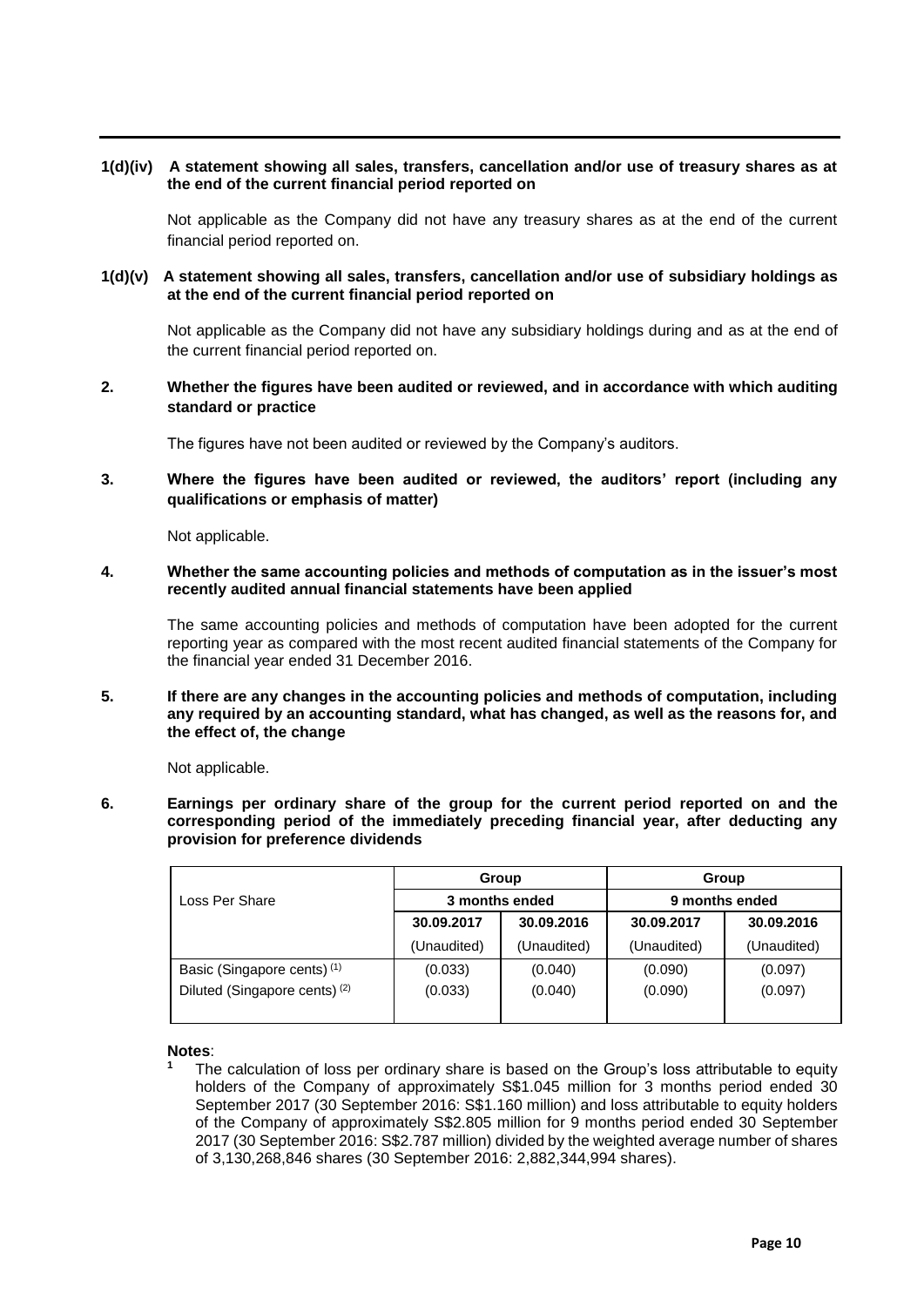- <sup>2</sup> The outstanding warrants and options were not included in the computation of the diluted loss per share as their effect would have been anti-dilutive.
- **7. Net asset value (for the issuer and group) per ordinary share based on the total number of issued shares excluding treasury shares of the issuer at the end of the (a) current financial period reported on and (b) immediately preceding financial year**

|                                                         | Group                        |                            | Company                      |                            |
|---------------------------------------------------------|------------------------------|----------------------------|------------------------------|----------------------------|
|                                                         | 30.09.17<br><b>Unaudited</b> | 31.12.16<br><b>Audited</b> | 30.09.17<br><b>Unaudited</b> | 31.12.16<br><b>Audited</b> |
| Net asset value per ordinary share<br>(Singapore cents) | 0.02                         | 0.09                       | 0.12                         | 0.16                       |

The net asset value per ordinary share of the Group and the Company was calculated based on the Group's and the Company's net assets value as at 30 September 2017 and 31 December 2016 divided by 3,199,133,315 ordinary shares (31 December 2016: 2,999,133,315 ordinary shares).

- **8. A review of the performance of the group, to the extent necessary for a reasonable understanding of the group's business. It must include a discussion of the following:**
	- **(a) any significant factors that affected the turnover, costs, and earnings of the group for the current financial period reported on, including (where applicable) seasonal or cyclical factors; and**
	- **(b) any material factors that affected the cash flow, working capital, assets or liabilities of the group during the current financial period reported on.**

#### **Review of the Income Statement of the Group**

i) Revenue

|                           | 3Q2017  | 3Q2016  |         | Variance |  |
|---------------------------|---------|---------|---------|----------|--|
|                           | S\$'000 | S\$'000 | S\$'000 | %        |  |
| Trading & distribution    | 331     | 539     | (208)   | (39%)    |  |
| <b>Aesthetics Medical</b> | 51      | 198     | (147)   | (74%)    |  |
| Total                     | 382     | 737     | (355)   | (48%)    |  |
|                           |         |         |         |          |  |

The Group's revenue decreased by 48% to S\$0.382 million in 3Q2017. The revenue from the trading and distribution operations for 3Q2017 was S\$0.331 million. A decrease of S\$0.208 million as compared to the revenue of S\$0.539 million in the previous corresponding financial period ended 30 September 2016 ("3Q2016"). The decline in trading and distribution revenue was due to increasing market competition.

Medical aesthetic segment recorded S\$0.051 million of revenue during 3Q2017 (3Q2016: S\$0.198 million). The performance in this segment continued to be affected by:

- a) Stiff competition in the aesthetic business in Taiwan;
- b) Significant decrease in the number of medical tourists arrival in Taiwan from mainland China due to cross straits political environment; and
- c) Tightening of regulatory control and strict compliance with applicable laws and regulations for private medical clinics in mainland China.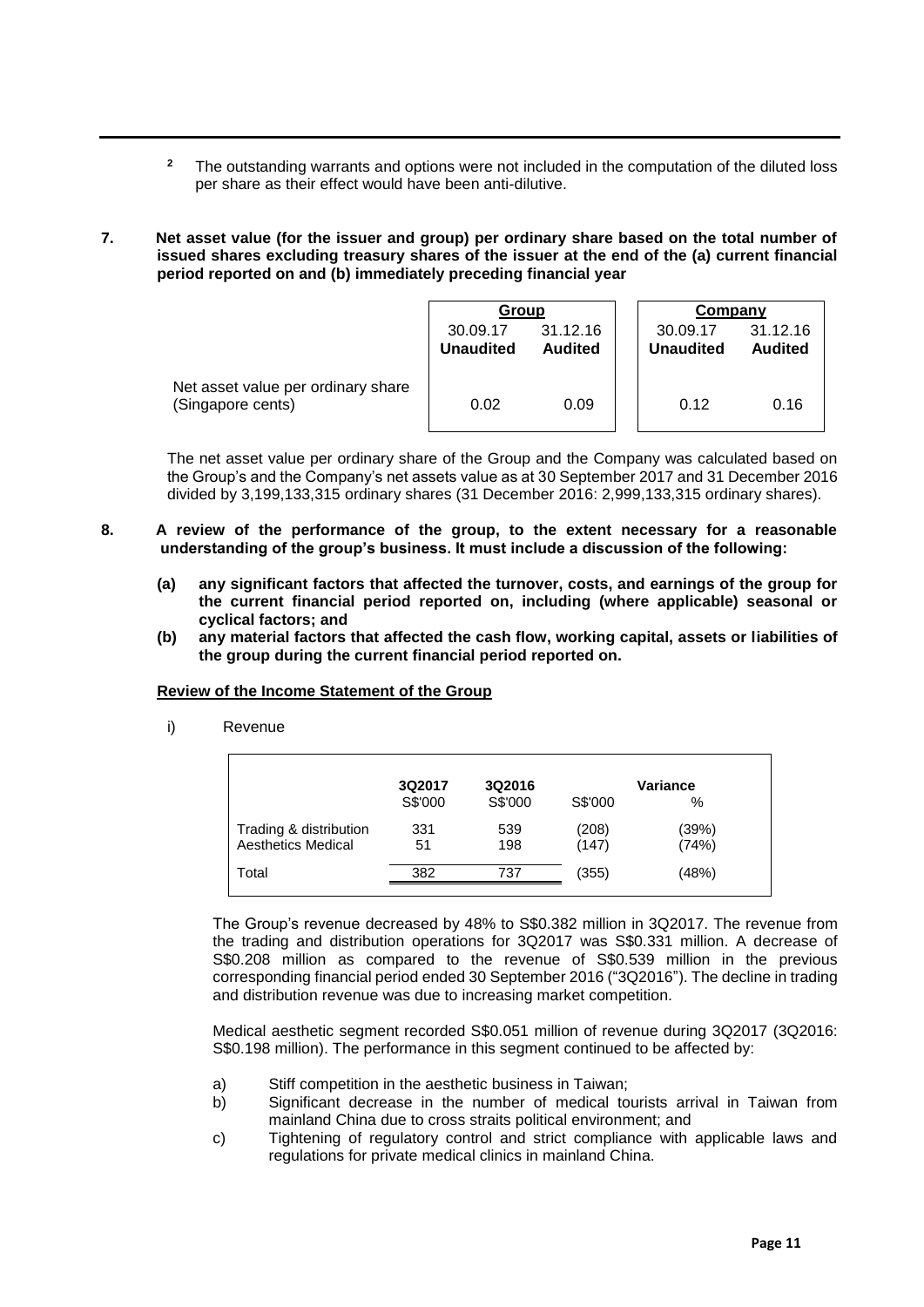### ii) Gross profit and gross profit margin

The Group's gross profit from operations increased by 44% in 3Q2017 from S\$0.132 million to S\$0.190 million mainly due to sales of higher margin products during the period.

## iii) Other income

Other income of S\$0.062 million in 3Q2017 was mainly due to income recorded in iMyth Taiwan for aesthetics product sales, equipment letting income and the Special Employment Credit and Temporary Employment Credit received in Singapore.

#### iv) Selling and distribution expenses

Selling and distribution expenses decreased by 77% in 3Q2017 from S\$0.149 million to S\$0.035 million mainly due to lower sales during the period.

## v) Administrative expenses

Administrative expenses decreased by 8% to S\$1.036 million in 3Q2017 from S\$1.121 million in 3Q2016. The administrative expenses in 3Q2017 mainly consists of lease expenses incurred in Shenzhen and legal advisory fees for China operations.

## vi) Other operating expenses

Other operating expenses decreased by 48% to approximately S\$0.067 million in 3Q2017 from S\$0.129 million in 3Q2016 was mainly due to lower travelling and other operating costs incurred during 3Q2017.

#### vii) Finance expenses

Finance expenses increased by approximately 87% to approximately S\$0.198 million in 3Q2017 from S\$0.106 million in 3Q2016 mainly due to interest expense for the S\$3.477 million (HKD20 million) loan granted by Concorde Global Limited and approximately S\$0.04 million unwinding of imputed interest for an amount owing to vendor of the China iMyth Company Pte Ltd.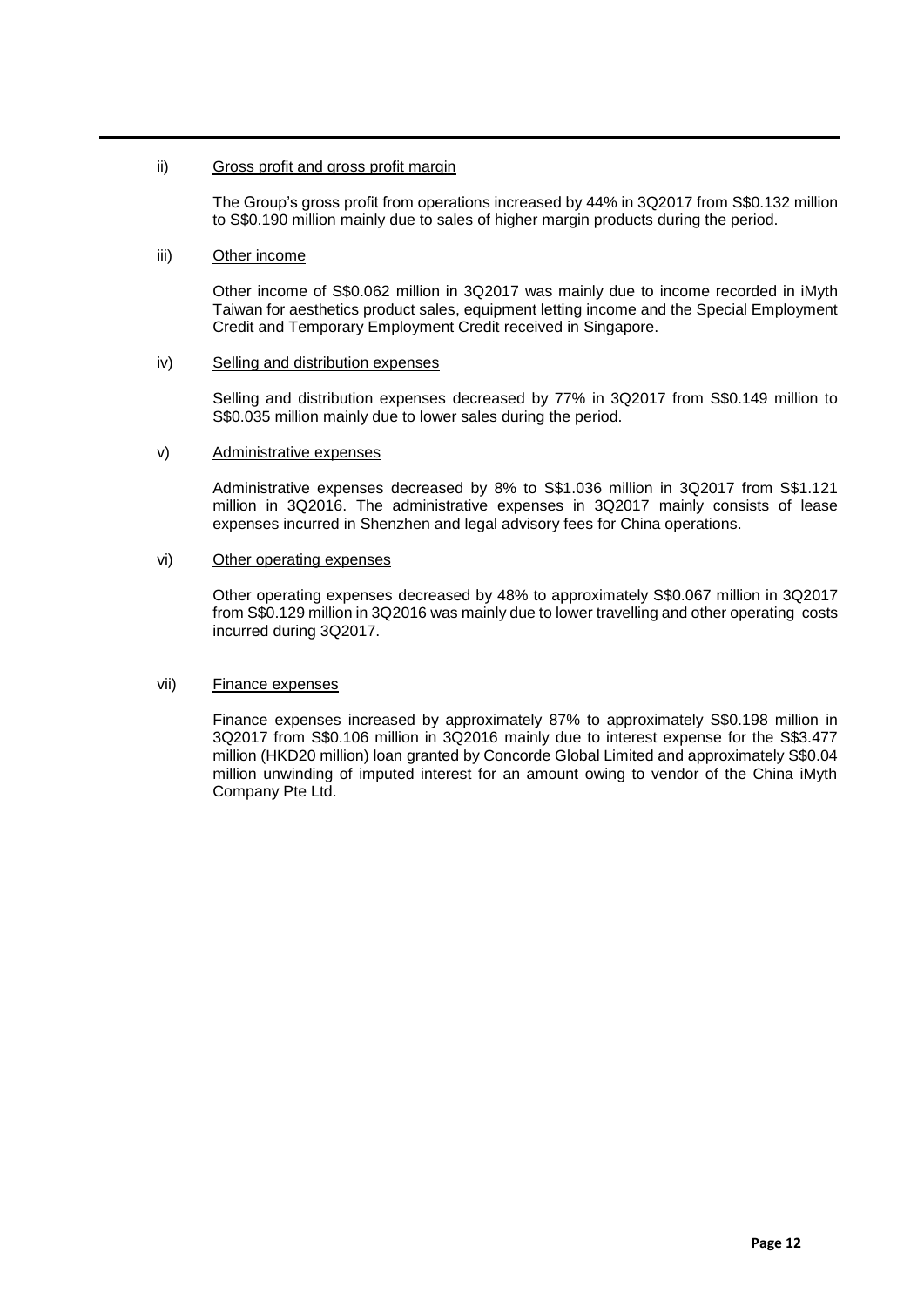#### **Review of the Financial Position of the Group**

### viii) Balance sheet

Total assets of the Group decreased by approximately S\$1.288 million from S\$11.729 million as at 31 December 2016 to S\$10.441 million as at 30 September 2017. This was mainly attributable to decrease in cash and cash bank balances of approximately S\$0.944 million, and decrease in trade and other receivables of approximately S\$0.183 million and decrease of S\$0.037 million in inventories mainly due to lower sales during the period.

Total liabilities of the Group increased by S\$0.603 million from S\$9.113 million in 31 December 2016 to S\$9.716 million as at 30 September 2017. This was due to a short term loan of S\$0.800 million from a third party borrowed on 25 August 2017 and mainly offset by a reduction in trade and other payables of S\$0.265 million mainly arising from lower orders during the period.

## **Review of the Cash Flow Statement of the Group**

ix) Cash flow

Net cash used in operating activities in 3Q2017 amounted to S\$0.788 million and S\$2.879 million for 9 months period ended 30 September 2017. The operating cash outflows before movement in working capital was S\$0.630 million in 3Q2017 and S\$2.308 million for 9 months period ended 30 September 2017. The movement in working capital was mainly due to reduction in trade and other receivables, trade and other payables and inventories all attributed to lower sales during the period.

There was no cash flow in investing activities in 3Q2017 and 9 months period ended 30 September 2017.

The net cash generated from financing activities in 3Q2017 amounted to S\$0.800 million being proceeds from the loan from a third party.

Cash at bank and on hand were S\$1.581 million as at 30 September 2017 as compared to S\$3.362 million as at 30 September 2016. There was a bank deposit pledged with the bank for banking facilities granted to a subsidiary of S\$0.503 million as at 30 September 2017 and there were S\$1.500 million bank deposits pledged as at 30 September 2016.

#### **9. Where a forecast, or a prospect statement, has been previously disclosed to shareholders, any variance between it and the actual results.**

Not applicable. No forecast or prospect statement has been previously disclosed to shareholders.

### **10. A commentary at the date of the announcement of the significant trends and competitive conditions of the industry in which the group operates and any known factors or events that may affect the group in the next reporting period and the next 12 months**

The Group's operations in our aesthetic medical services in Taiwan and China remain challenging due to the geopolitical situation in the region and stiff competition within the industry.

As for the kidney hospital in Qingdao, the renovation has been halted and the Group is still in discussion with potential local investors for financing options.

The Group's other trading and distribution division's business for the supply of steel related raw materials, products and equipment to steel mills in our region remains weak. Given the above and the current geopolitical situation, the Group will intensify the search for and pursue all opportunities which will complement the Group's medical and healthcare services.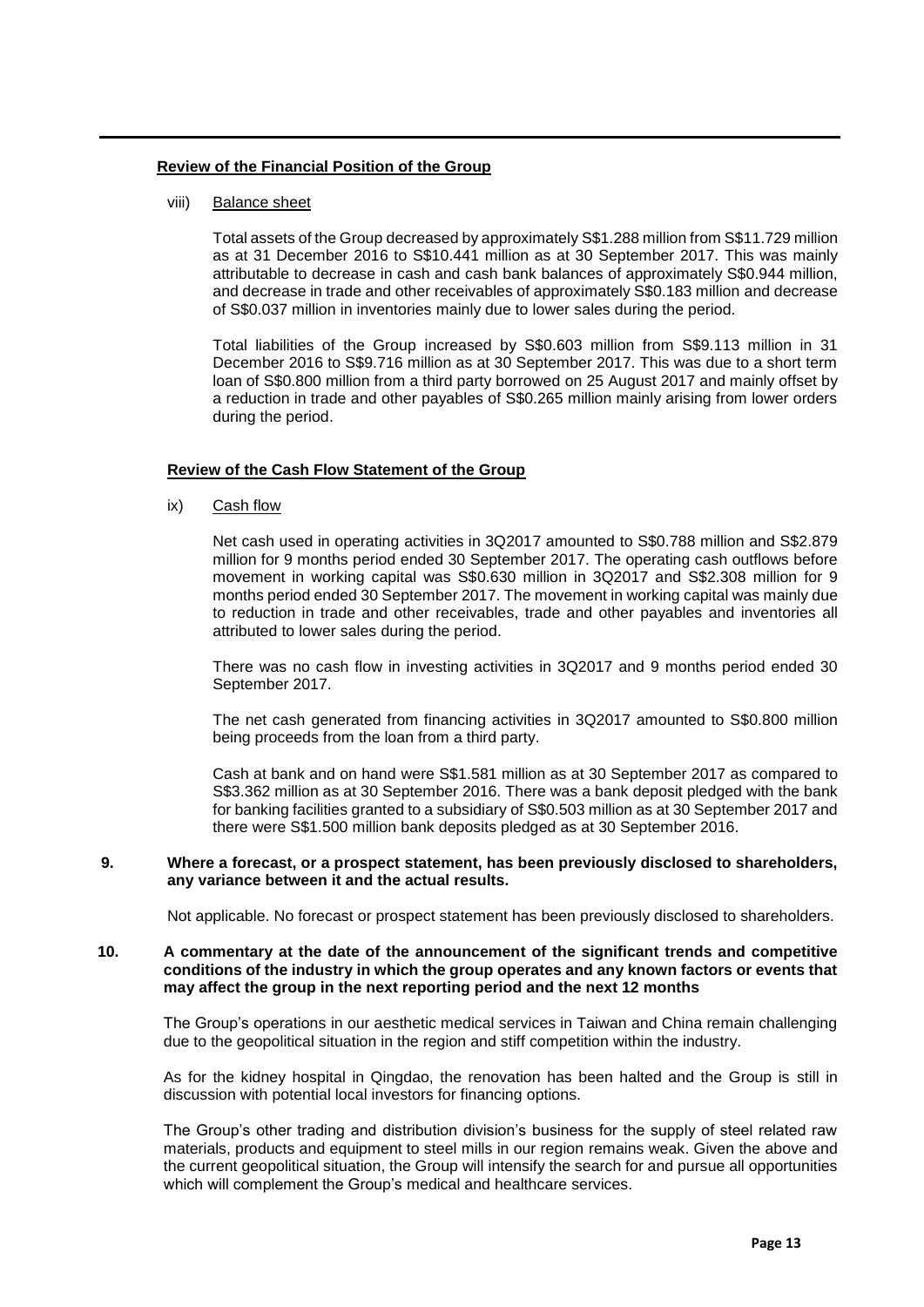The Company had announced on 28 September 2017 of an opportunity to acquire certain radiology and diagnostic businesses. The Non Binding Framework Agreement had since lapsed. However the Group will continue and intensify the search for all opportunities and possibilities to complement the Group's medical and healthcare businesses and for growth.

The Group had a negative working capital of S\$2.565 million as at 30 September 2017. Notwithstanding this negative working capital position, the Company had as announced on 30 October 2017 raised approximately S\$5.601 million from the renounceable non-underwritten rights cum warrants issue. The Group will continue to explore various fundraising options to improve its financial position.

## **11. Dividend**

## *(a) Current Financial Period Reported On*

**Any dividend declared for the current financial period reported on?** 

No

*(b) Corresponding Period of the Immediately Preceding Financial Year*

**Any dividend declared for the corresponding period of the immediately preceding financial year?** 

No

- *(c) Date payable:* Not applicable
- *(d) Books closure date:* Not applicable

#### **If no dividend has been declared (recommended), a statement to that effect**

No dividend has been declared or recommended.

#### **12. If the group has obtained a general mandate from shareholders for Interested Person Transactions ("IPT"), the aggregate value of such transactions as required under Rule 920(1)(a)(ii). If no IPT mandate has been obtained, a statement to that effect.**

The Group did not enter into any IPT of S\$100,000 or more in value per transaction for 3Q2017. The Group does not have a general mandate from shareholders for IPTs.

#### **13. Confirmation that the Issuer has procured undertakings from all its directors and executive officers under Rule 720(1) of the Catalist Rules.**

The Company confirms that it has procured all the required undertakings from all its directors and executive officers in the format set out in Appendix 7H under Rule 720(1) of the Catalist Rules.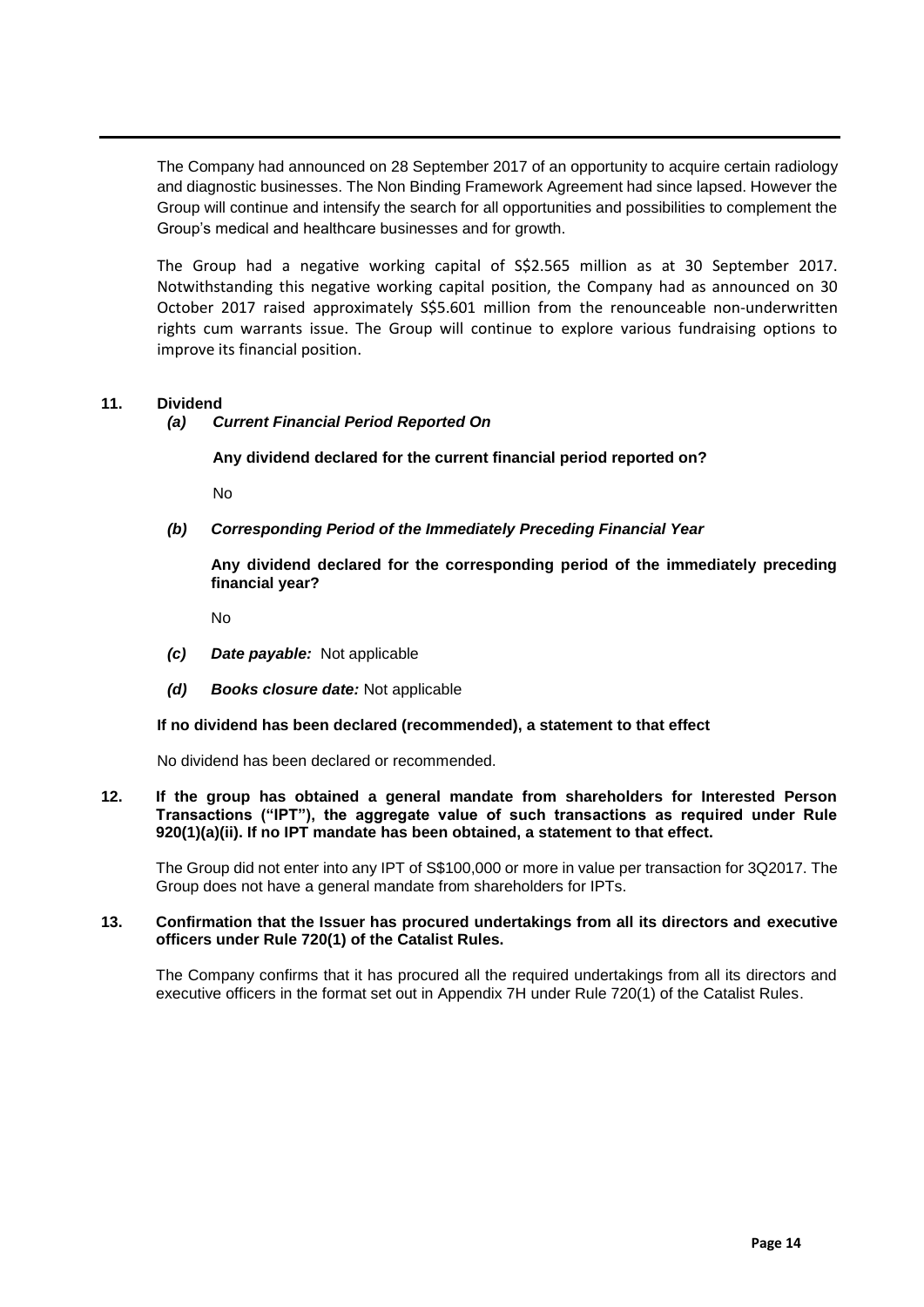## **14. Use of Proceeds**

As at 9 November 2017, the amount raised from the renounceable non-underwritten rights cum warrants issue had been utilised as follows:

| Use of proceeds                               | <b>Allocation</b><br>of net<br>proceeds<br>raised <sup>(i)</sup><br>(S\$) | Amount<br><b>Utilised</b><br>before 9<br><b>November</b><br>2017 (ii)<br>(S\$) | Amount<br><b>Unutilised</b><br>As at 9<br><b>November</b><br>2017<br>(S\$) |
|-----------------------------------------------|---------------------------------------------------------------------------|--------------------------------------------------------------------------------|----------------------------------------------------------------------------|
|                                               |                                                                           |                                                                                |                                                                            |
| Proceeds from 2017 Rights cum Warrants issue: |                                                                           |                                                                                |                                                                            |
|                                               |                                                                           |                                                                                |                                                                            |
| (i)<br><b>Working Capital</b>                 | 2,801,000                                                                 | 238,000                                                                        | 2,563,000                                                                  |
| (ii)<br>Loan repayment                        | 2,800,000                                                                 | 1,200,000                                                                      | 1,600,000                                                                  |
|                                               |                                                                           |                                                                                |                                                                            |
| <b>Total Amount</b>                           | 5,601,000                                                                 | 1,438,000                                                                      | 4,163,000                                                                  |

Notes:

The proceeds from 2017 Rights and Warrants issue shares placement comprised of S\$4.118 million from rights subscribed and S\$1.483 million from excess applied, making a total proceeds of S\$5.601 million.

- (i) Arising from the above, the Company had decided to reallocate S\$2.801 million (approximately 50.01% of net proceeds) for working capital and S\$2.800 million (approximately 49.99% of net proceeds) for loans repayment.
- (ii) As of 9 November 2017, S\$1.200 million has been used for loan repayment and S\$0.238 million has been used for working capital in payment of professional fees and payment of other services. The S\$1.200 million loan repayment comprised repayment of a loan of S\$1.000 million bearing an interest at a rate of 6% per annum which was due on 5 March 2020 and an interest free loan of S\$0.200 million repayable in February 2018, both loans were extended by Dato Dr Choo Yeow Ming. In consideration of both said loans being paid in full, Dato Dr Choo Yeow Ming agreed to waive all interest payable on the said S\$1.000 million loan. Please refer to paragraph 1(b)(ii) for more details regarding the said loans.